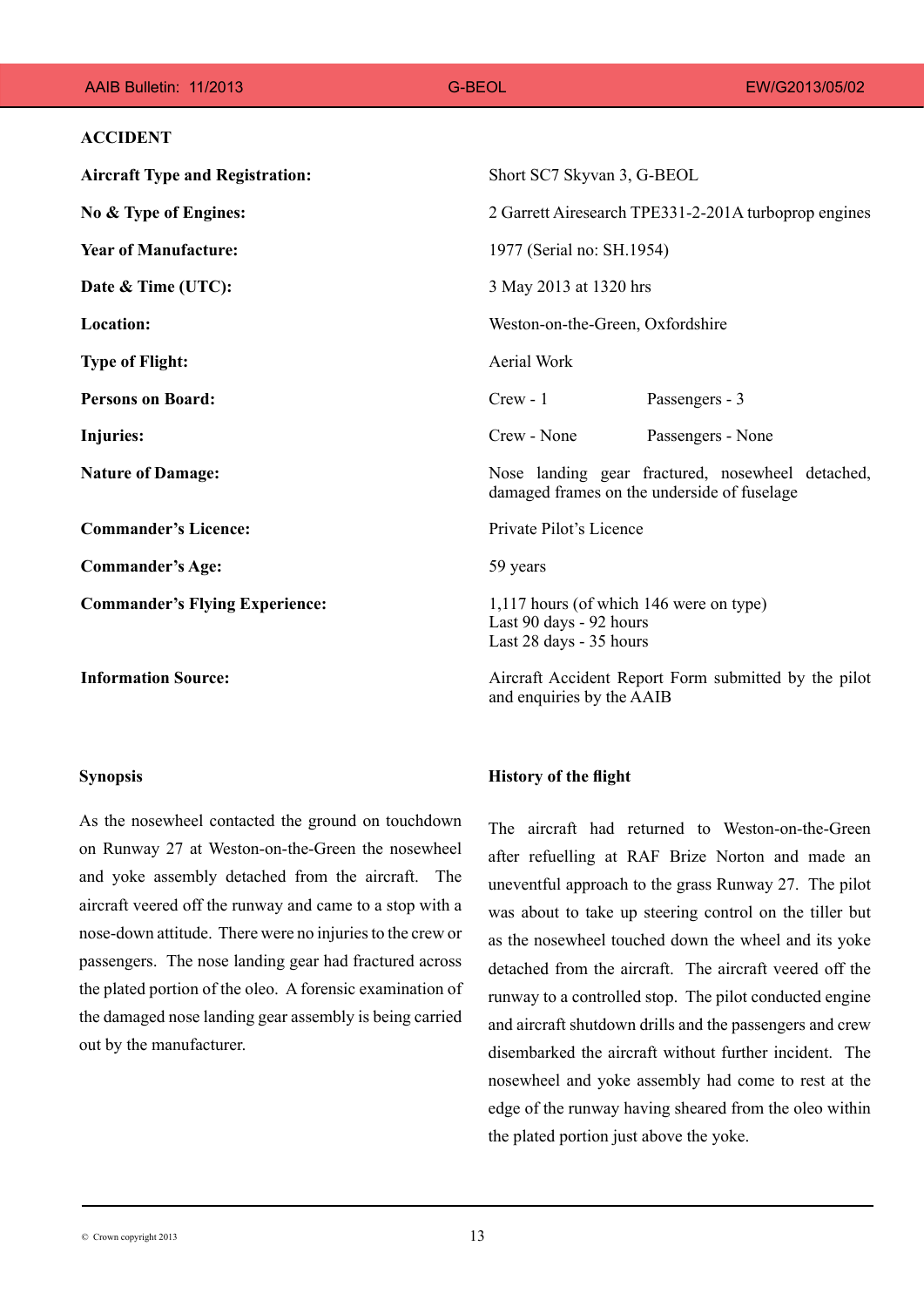#### **Pilot's comment**

The pilot described the landing, up to the nose landing gear failure at Weston-on-the-Green, as "quite normal with nothing untoward". However on reflection he noted that during the landing at RAF Brize Norton he became aware of more nose gear shimmy than usual. This subsided as his speed decayed and he thought nothing more of it. The shimmy did not re-appear during taxi and takeoff for the return flight to Weston-on-the-Green.

### **Aircraft details**

The Short SC7 Skyvan is an all-metal high-wing monoplane powered by two turboprop engines. It is fitted with fixed tricycle landing gear with a steerable nosewheel. It is designed to operate from prepared and unprepared runways and although its primary role was originally for cargo transport it is often used as a parachute drop aircraft.

### **Engineering investigation**

The remains of the nose landing gear assembly were removed from the aircraft and along with the nosewheel and yoke assembly were transferred to the manufacturer for analysis at the request of the aircraft owner. The lower portion of the torque link had separated at the mid-pivot point and remained attached to the yoke and the upper portion of the torque link had detached completely from the nose landing gear forging. There were two fracture faces apparent on the main forging and on the yoke. The inner oleo liner had fractured just above an area where its diameter increases to accommodate the male portion of the thread on to which the outer piston of the oleo and yoke attaches. The second fracture face was around the circumference of the outer oleo piston where the female portion of the attachment thread finishes. Inspection of the aircraft structure revealed damage to the structure of the underside of the fuselage consistent with the nose landing gear collapse. The mechanism by which the fractures occurred is the subject of an ongoing forensic investigation by the manufacturer.